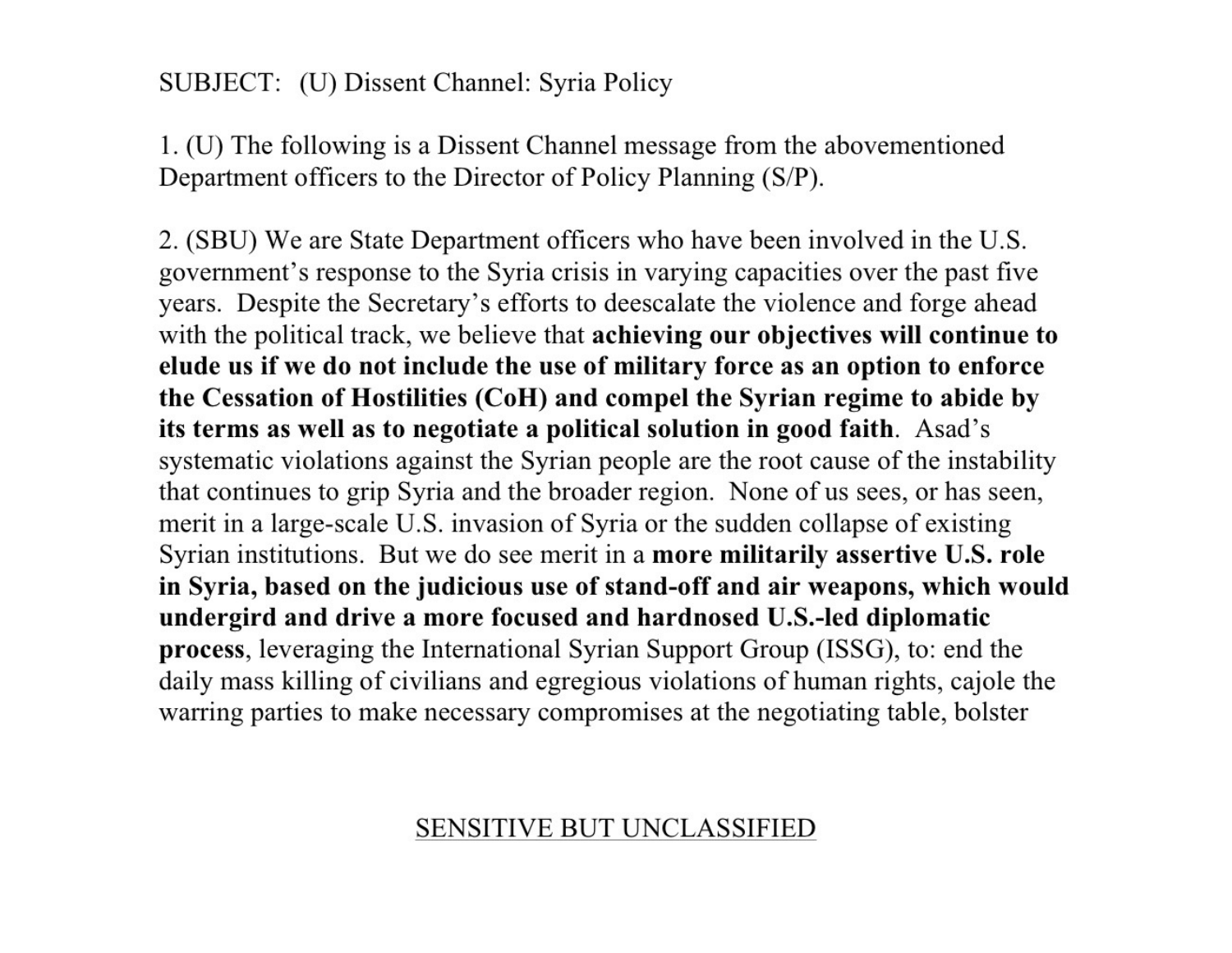#### SENSITIVE BUT UNCLASSIFIED

- 2 -

moderate rebel groups' role in defeating Da'esh, and help bring an end to the broader instability the conflict generates.

3. (SBU) Initiating targeted military strikes in response to egregious regime violations of the CoH would raise the cost for the regime and bolster the prospects for a real ceasefire -- without cities being bombed and humanitarian convoys blocked -- and lead to a more serious diplomatic process, led by the United States. A reinvigorated CoH would help the political process to mature as we press for the formation of a transitional government body with full executive powers that can start to rebuild Syria and Syrian society, with significant assistance from the international community. With the repeated diplomatic setbacks of the past five years, together with the Russian and Iranian governments' cynical and destabilizing deployment of significant military power to bolster the Asad regime, we believe that **the foundations are not currently in place for an enduring ceasefire and consequential negotiations**.

4. (SBU) With over 400,000 people dead, hundreds of thousands still at risk from regime sieges, and 12 million people from a population of 23 million displaced from their homes, we believe the moral rationale for taking steps to end the deaths and suffering in Syria, after five years of brutal war, is evident and unquestionable. The regime's actions directly result in broader instability and undermine the international system responsible for protection of civilians, prevention of mass atrocities, and accountability for grave violations. The strategic imperatives for taking steps to end the bloodshed are numerous and equally compelling.

5. (SBU) First, with the regime deploying tactics that overwhelmingly target civilians (barrel bombs and air strikes in cities) to achieve battlefield objectives and undermine support for the moderate opposition, impeding or ending such atrocities will not only save lives but further our political objectives. While the regime maintains the advantage, an undeterred Asad will resist compromises sought by almost all opposition factions and regional actors. Shifting the tide of the conflict against the regime will increase the chances for peace by sending a clear signal to the regime and its backers that there will not be a military solution to the conflict.

6. (SBU) Secondly, a more assertive U.S. role to protect and preserve oppositionheld communities, by defending them from Asad's air force and artillery, presents the best chance for defeating Da'esh in Syria. The prospects for rolling back Da'esh's hold on territory are bleak without the Sunni Arabs, who the regime continues to bomb and starve. A de facto alliance with the regime against Da'esh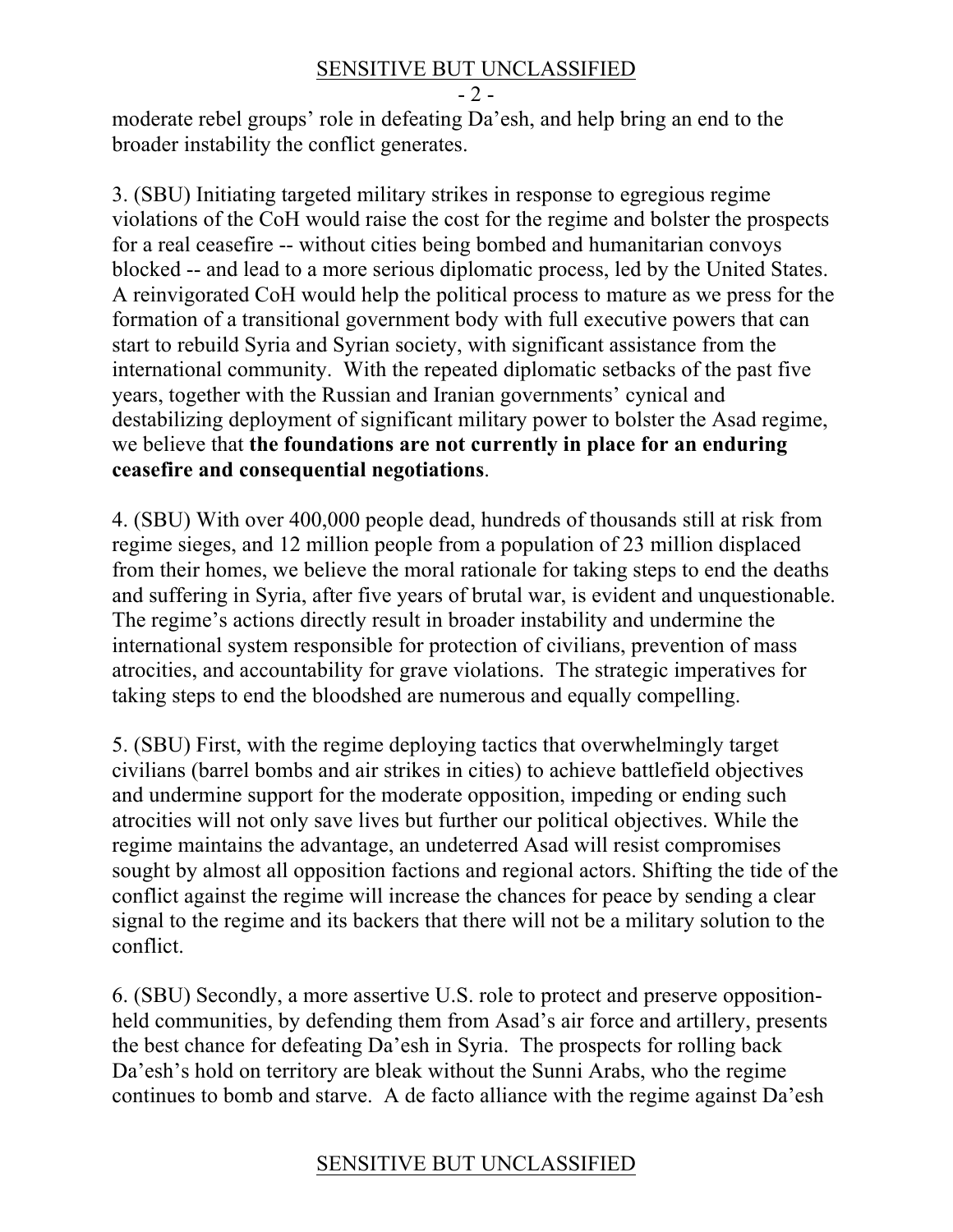#### SENSITIVE BUT UNCLASSIFIED

- 3 -

would not guarantee success: Asad's military is undermanned and exhausted. Kurdish YPG fighters cannot -- and should not -- be expected to project power and hold terrain deep into non-Kurdish areas. And, crucially, Syria's Sunni population continues to view the Asad regime as the primary enemy in the conflict. If we are to remain committed to countering Da'esh in the Levant without committing ground forces, the best option is to protect and empower the moderate Syrian opposition. Tolerating the Asad regime's continued gross human rights violations against the Syrian people undermines, both morally and materially, the unity of the anti-Da'esh coalition, particularly among Sunni Arab partners. Failure to stem Asad's flagrant abuses will only bolster the ideological appeal of groups such as Da'esh, even as they endure tactical setbacks on the battlefield. As brutal as Da'esh is, it is the Asad regime that is responsible for the vast majority of the hundreds of thousands of victims in this conflict.

7. (SBU) Third, putting additional constraints on the regime's ability to bomb and shell both fighting forces and unambiguously civilian targets would have a direct, mitigating impact on the refugee and IDP crisis. This crisis has deeply affected Syria's neighbors for years and is now impacting our European partners in farreaching ways that may ultimately jeopardize their very character as open, unified, and democratic societies. Even in the United States, the crisis in Syria has lent credence to prejudiced ideologies that we thought had been discredited years ago. Furthermore, the calm that would ensue after the regime's warplanes are grounded would lessen the importance of armed actors, strengthen civil society throughout the country, and open the space for increased dialogue among communities.

8. (SBU) Perhaps most critically, **a more muscular military posture under U.S. leadership would underpin and propel a new and reinvigorated diplomatic initiative**. Despite the dedication and best efforts of those involved, current CoH and related diplomatic processes are disjointed and largely tactical in nature. Instead, a singularly focused and disciplined diplomatic effort -- modeled on the process established for the Iran negotiations strategy led by the Secretary and former Under Secretary Sherman and with full White House backing -- should be adopted to (i) ensure regime compliance with the CoH (or a similar ceasefire mechanism) and prevent civilian casualties, and (ii) advance talks involving internal and external actors, to include the Iranians and the Saudis, to produce a transitional government.

9. (SBU) U.S. military power would serve to promote regime compliance with the CoH, and in so doing save lives and alter battlefield dynamics. The May 17 ISSG declaration states, "Where the co-chairs believe that a party to the cessation of